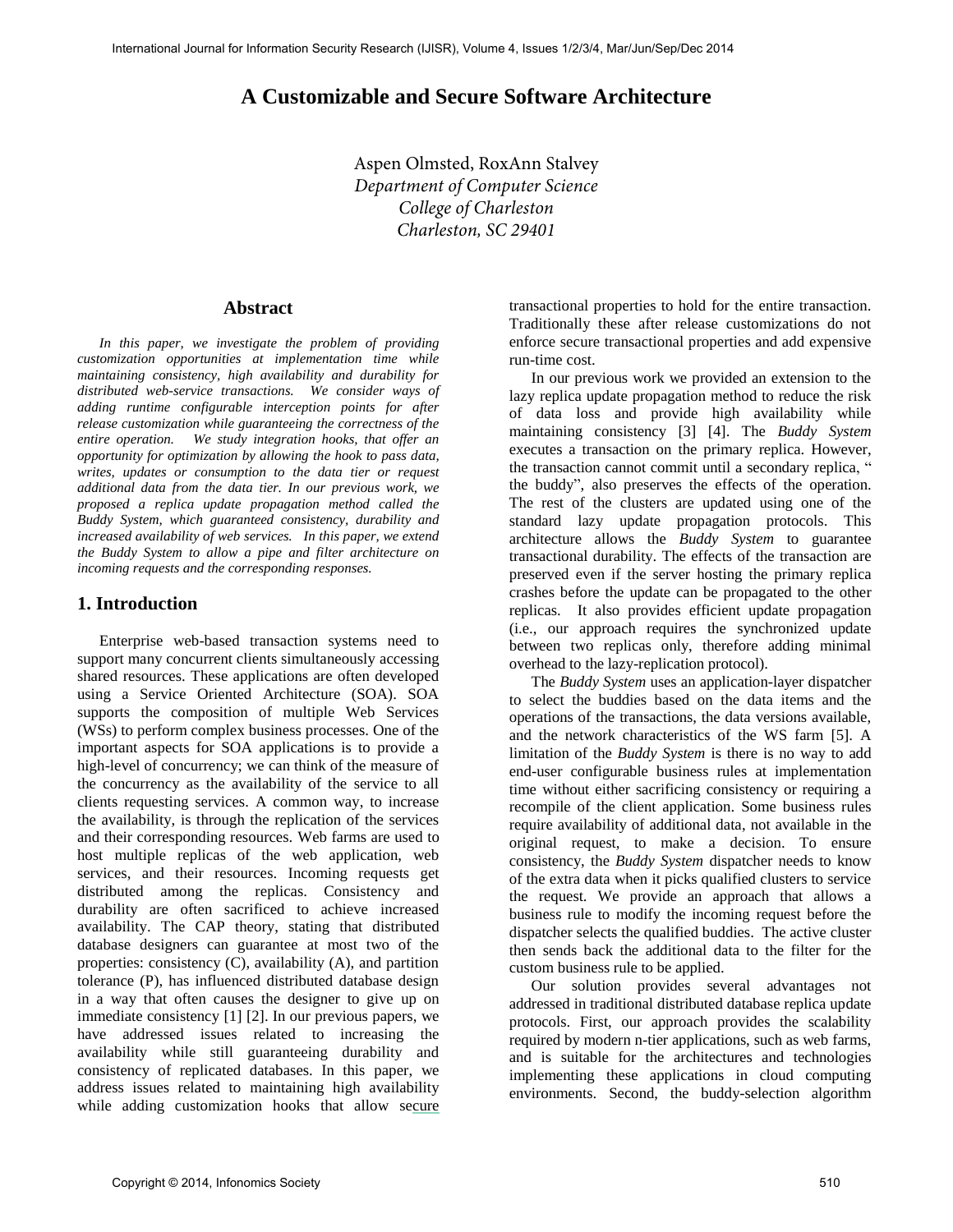

**Figure 1. Original Response Data**

<span id="page-1-0"></span>supports dynamic master-slave site selection for data items and ensures correct transaction execution. Third, our method can easily be extended to incorporate network specific characteristics, such as distance and bandwidth, that further reduce the latency observed by the client and to better distribute the load-balancing among the replicas. Our empirical results support our hypothesis that in the presence of large data sets, the efficiency of our approach is comparable to the efficiency of the lazy update propagation method while also ensuring the integrity of the data in the customized transaction.

## **2. Example Transaction**

The New York Philharmonic sells tickets for events on their self-service website (http://www.nyphil.org). Patrons can go online and purchase tickets to upcoming performances. The self–service web-site was built by assembling custom-made HTML pages along with a set of out of the box web-services. One of these web-services is used to add tickets to the shopping basket. The data returned from the web-service is shown in the UML diagram in [Figure 1.](#page-1-0) The returned data holds all the tickets in the current basket along with delivery methods available for the customer for the current order.

The New York Philharmonic uses a set of organization defined business rules to control the delivery methods the patron has available to them in a transaction. A custom web-service integrates the organization's business logic into the transactional workflow. Execution of this service happens after the return from the out-ofthe-box "AddTickets" web-service. [Figure 2](#page-1-1) shows a UML activity diagram for a sub-transaction that adds tickets to the shopping basket.

There are three problems with the custom web-service solution. First, there is extra latency caused by the extra round trip to the server. Second, there is a heavier load on the server, processing the additional web service request. Third, the process as a whole is more complicated to debug from a client side development perspective.



<span id="page-1-1"></span>**Figure 2. Add-Ticket Sub-Transaction Workflow**

## **3. Server-Side Pipe & Filter Architecture**

The JAVA programming language allows for a pipe and filter architecture using the servlet specification [6]. A Servlet is a JAVA object that is instantiated to process a request. This process happens in a servlet container (such as TomCat) running on the server. The servlet container passes a request object and a response object to the servlet. The request object holds that data sent from the client. Often the servlet will access a relational database to obtain data used to build the response. The response is then passed back to the client.

The Servlet Specification allows an unlimited number of filter classes to be defined to intercept the request before the servlet receives the request object. Each filter receives a copy of the request object and can choose to modify it before passing it along to the next filter. The process works like a stack with the actual servlet as the top of the stack. As each object processes the request, the object is popped off the stack, and the previous filter is given the response from the last object. This process allows the filter to see the answer on the way back and modify the response content before sending it to the client.

The problem with this architecture is that any business logic that requires data not in the original request or the original response needs to query the database directly. To enforce the secure ACID transactional guarantees the filter and the servlet need to share a JDBC connection. It is possible to incorporate the filter's SQL query into the Servlet's database transaction. Unfortunately, there is not a standard solution in the servlet specification. The lack of standardization leads developers to solutions that do not guarantee secure transactional properties.

## **4. Web-Service'S Output Manipulation**

Often an organization business logic hook needs to modify the data returned by the web service. There are many possible ways a business logic hook can manipulate the data returned from the database. The following list provides examples of the various types of manipulations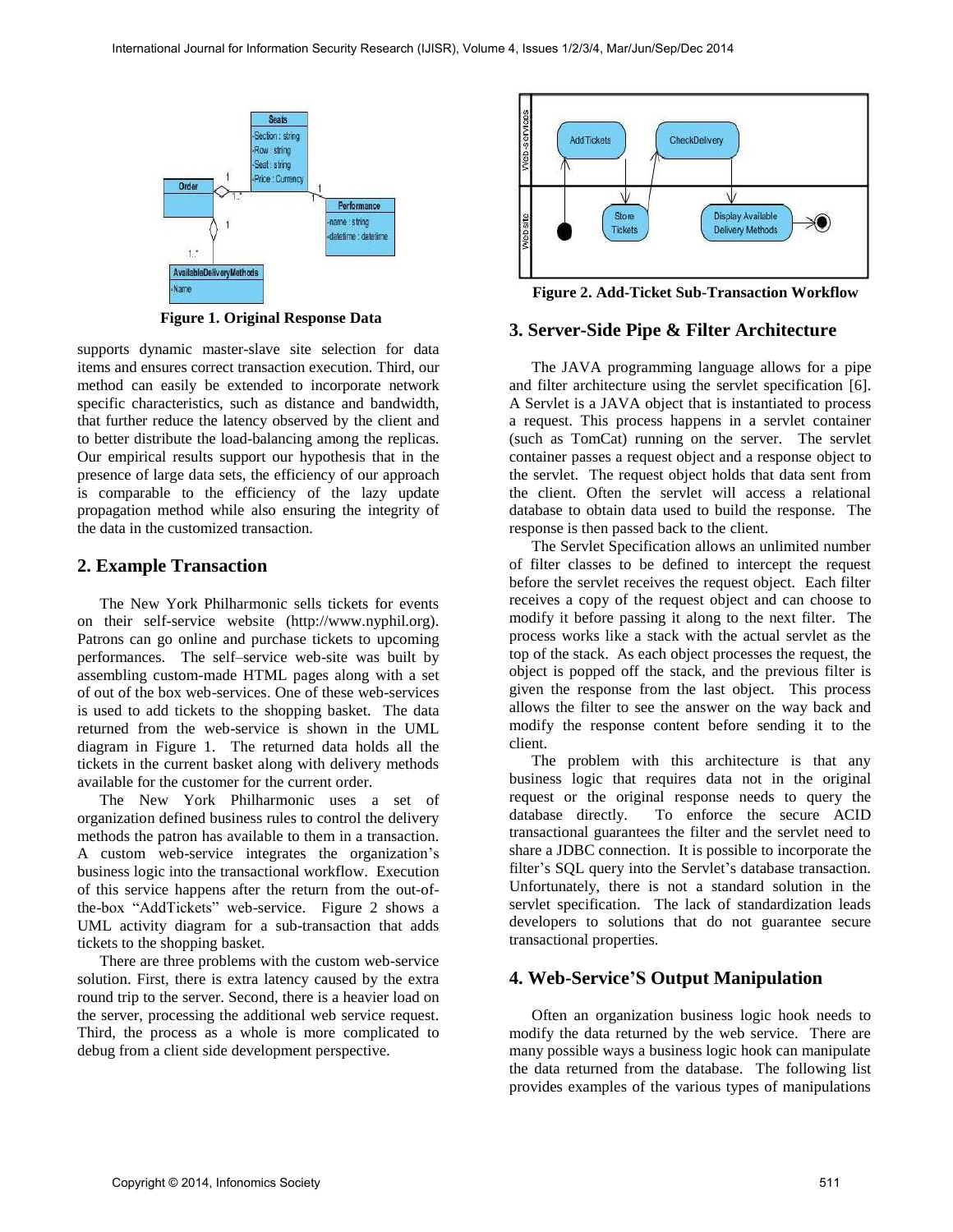utilizing the New York Philharmonic example presented earlier.

- 1. *Modify an individual attribute in the return result.* An adjustment of the price of a particular seating location tuple would represent this type of customization. The modification may occur because of a particular discount for patrons who have donated at a high level.
- 2. *Remove elements from the return result.* The removal of a delivery method would be an example of this type of modification. An example is a particular discount requiring validation of the ticket user's age. The addition of the manual check should not allow print at home as a delivery option.
- 3. *Add elements to the return result.* The addition of another seating record to a transaction is an example of this type of modification. An example would be a handicapped seat may require two seats to be pulled to fit a wheelchair. A customization, which enforces this rule needs to consume the adjacent seat consumed by the web-service.
- 4. *Define new attributes in the return result.* The addition of an attribute to the seat tuples would represent this type of customization. An example of this is a flag added to a seat that a patron requires a hearing amplifier.
- 5. *Define new elements in the return result.* The definition of a new set of tuples would represent this type of modification. An example would be a tuple to store rewards for a customer that a customer earned in the transaction such as a bottle of wine.

## **5. Schemaless Web-Services**

There are two main standards used for developing web services; SOAP (Simple Object Access Protocol) and REST (Representational State Transfer). SOAP webservices have a well-defined schema for input and output to the web service. The schema is defined using a WSDL file having an XML definition for the input and output passed to and from the web-service [7]. REST webservices are less structured and do not have a standard for the definition of the schema for input and output.



<span id="page-2-1"></span>**Figure 4. Workflow with Custom Filter**

The first three methods described earlier for a business hook to manipulate data returned in the output of a web-service would work with either web-service technology. Only, the first three methods work with SOAP. They will work with SOAP because these do not change the output schema. They either suppress elements



**Figure 3. New SOAP to CRUD Mapping**

<span id="page-2-0"></span>or modify already defined attributes. The last two methods require changing the output schema. This change is more difficult with SOAP web-services because the WSDL file will change with each additional business logic hook in the customized pipeline.

For this research project, we did not need to add new data to the response sent back to the client. We needed to use additional data to suppress the elements returned to the client. In previous research, the *Buddy System* communicated with the client via SOAP requests [8]. The dispatcher would then translate the SOAP requests into a set of CRUD (create, read, update and delete) operations on basic objects. For these reasons, we decided to stay with SOAP web-services.

### **6. Soap Filters**

We added a feature to the buddy system to allow a customized integration point to specify additional data in the SOAP to CRUD mapping. [Figure 3](#page-2-0) shows the UML of the modified "Add-Tickets" output. New tables are added to allow business rule filtering based on patron attributes and transactional history.

The additional data request is distributed with the original set of CRUD operations. The inclusion of the original CRUD with the customized CRUD allows the post-Filter to perform the suppression using transactional data that is guaranteed to be correct. Using the filter architecture also enables the elimination of the second round trip for the customized web service. [Figure 4](#page-2-1) shows the modified workflow using the pre and post filters to modify the CRUD data requested by the transaction.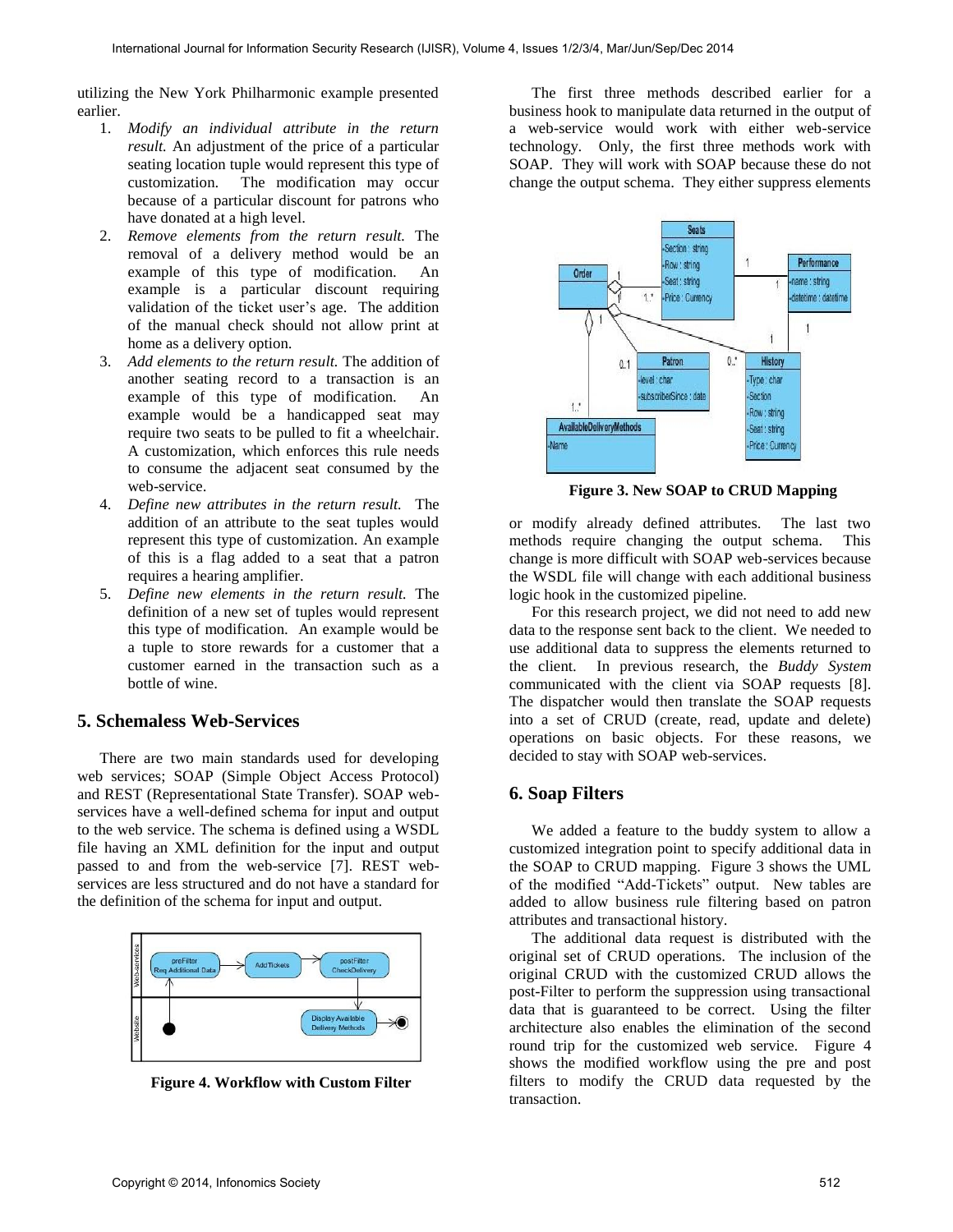On startup, the dispatcher creates a precedence graph based on the semantics of the XMI data (XML representation of the model) that comes from a UML model of the web service [8]. This model allowed the dispatcher to know the low-level CRUD operations of each web service. We added a configuration setting to control the pipe and filter architecture. Each filter can add CRUD semantics by including an XMI file containing at a minimum one of the classes from the previous filter or the original model. The dispatcher will merge the models adding the new relationships and attributes required by the business hook. There is no way to remove a relationship or an attribute. The architecture supports an unlimited number of filters in the pipeline to each web-service.

A limitation of our current work is there is currently no way to change the cardinality of a relationship. This restriction exists because the dispatcher just extends the original model instead of replacing components of the model. For example, if the original model or a previous filter had a one-to-many relationship between an ORDER class and a SEATS class there is no way for a business customization to change the mapping. This sort of change would require a change to the database schema that maps to the original model of the web-service.

# **7. Partitioning of Customization Data**

Implementation time customizations can be deployed in any tier of the enterprise application. At a minimum, the partitioning layers include the view, business logic, and data tiers. In the *Buddy System,* we provide three integration points where data can be used.

New data classes can be added to the clusters (data tier) by adding the underlying database tables and relating them to current tables via the UML diagram as described in the previous section. UML design tools provide functionality output the matching SQL create table statements from the UML class diagrams. This generated SQL can be applied in the underlying relational database at each cluster.

The business logic tier incorporates the soap filters added to the SOAP web-service pipeline. The SOAP filter can pass data writes, updates and consumption to the data tier. The SOAP filter can request data for business logic built into the filter or to be passed along to the view tier.

View customizations are incorporated into the client. The client can be an HTML/CSS/JavaScript client, native mobile application or a fat client (native operating system application). Customizations in this partition can use original data returned from the web-service, additional data (custom or out of the box) or aggregate data returned by a business rule.

# **8. Service DATA vs. PIPE DATA**

In the original functionality for course grained webservices in the *Buddy System,* the UML schema was used to map data used by the web-service [8]. The knowledge of the data read and created by a web-service allowed the dispatcher to map from the course-grained web service to the fine grained CRUD operations required by the dispatcher algorithm [3].

The business rule pipe and filter architecture needs a way to distinguish between the data read and written by the web service and the data required down the business filter pipeline. The *Buddy System* pulls semantics for the coarse-grained web services from the matching UML activity and UML class diagrams.

UML provides an extensibility mechanism that allows the designer to add new semantics to the model. A stereotype is one of the three types of extensibility mechanisms in the UML that enables the developer to extend the vocabulary of UML. This extension is done to represent new model elements [17]. The *Buddy System* uses stereotypes to know the data read and data written by the web-service. We provide a profile to designers that combine all the stereotypes into a single package.

We extended the stereotypes available in the profile to include the following:

- 1. Data Read By Service This stereotype represents the original *Read* stereotype that is used to mark UML classes that the web service will read in the transaction.
- 2. Data Written By Service This stereotype represents the original *Write* stereotype that is used to mark UML classes that the web service will write in the transaction.
- 3. Data Consumed By Pipeline This category represents a pair of stereotypes. One stereotype is an attribute stereotype to mark the capacity attribute. The second stereo type is the consumption journal class. These stereotypes consume a limited resource by a customized business filter. To guarantee the secure transactional properties, the sterotype includes the use in a single database transaction with the original web-service. The consumption log can be distributed using the capacity constraint feature provided by the *Buddy System* [8]. An example of this type of stereotype is a customization that consumes a limited resource such as a ticket or an inventory item. For example, imagine a customization to enable an organization to gave away a ticket to a concert if the patron purchases two tickets. The original web service would consume two of the seats, but the customization would need to consume one in the same transaction.
- 4. Data Written By Pipeline This stereotype represents new tuples written as part of the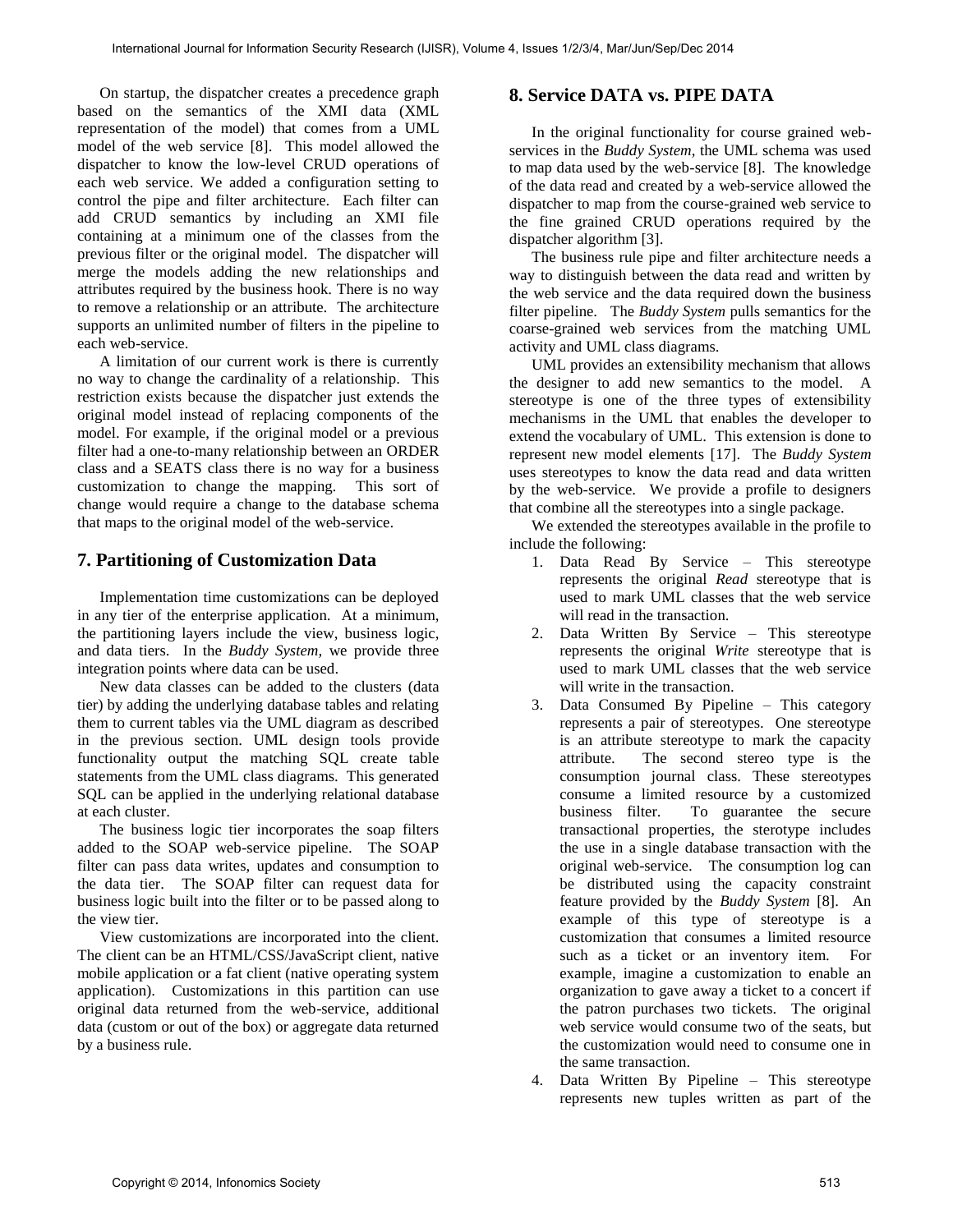transaction. The customization would set the values of the attributes in the tuples. The business rule sends a collection to the dispatcher, representing the new tuples. An example of this type of customization is one where a log is written to the transaction table representing the data in the transaction. For instance, image, you want to have a printing record of tickets printed in the transaction.

- 5. Tuples Read By Pipeline This stereotype represents data required by the business customization on an individual tuple level. The stereo type is on the class level. The business rule can pass the selection filter to the dispatcher to limit the tuples retuned from the class.
- 6. Aggregates Read By Pipeline This stereotype represents data that required by the business customization in a summary level. Each attribute, which is part of the aggregation, is marked with the stereotype. The dispatcher will return the data to the business rule for further processing with one tuple per set of aggregate attributes. There are also attribute stereo types that represent the aggregate function of (sum, average or count). As in the previous stereotype, a filter can be passed by a business rule to limit the tuples included in the aggregation. An example of a customized business rule that would use this stereotype is a yield management policy. The rule would apply a change to the pricing of an individual product as its sales fluctuate. The customization would need to know the quantity of sales at different price points.
- 7. Data Updated By Pipeline This stereotype represents a set of attributes that have their value updated. As in the previous two stereotypes, a filter can be passed by a business rule to limit the tuples that processed in the transaction. An example of this type of customization would be to have a post service filter mark a set of tickets as printed.

# **9. Additional Data Filter Activity**

The Buddy System was designed for deployment in environments with high concurrency. It is best to limit data operations to pre-service business filters to maintain the high availability of the system. A single set of data operations allows the dispatcher to distribute one request and release all locks. Several of the stereotypes allow new data in a single data activity including Consume, Write and Update.

Unfortunately, some business customizations require post-service business filter data updates. In this case, there is a request attribute that allows the dispatcher to

hold locks that span more than one request. These locks allow the business rule to pass an additional data request to the dispatcher in the same database transaction.

# **10. Post Service Rollback**

A pre-service filter can stop the pipeline processing before the request reaches the original web-service. If a business rule needs to make the decision of rolling back the transaction after the initial web-service has executed, it must inform the dispatcher in advance. As in the additional data request, this is highly discouraged as it requires the clusters to maintain open transactions.

# **11. Business Rule Access Control**

Previous versions of the *Buddy System* shared a single credential among all clients. There is an assumption that the clusters will use the relational database's role based access control (RBAC) to limit access to tables, columns and tuples in the underlying database. The credentials used by the web-services are kept private from the client. The web-service developer limits access to the underlying data through the web service interface.

The addition of the capability to request pipeline data for a customized business rule creates a new vulnerability where a user without proper credentials can use the web services credentials to access private data. To mitigate the vulnerability, we added a new role based access control that allows assignment of permissions to business rules.

[Table 1](#page-5-0) shows an example RBAC table for an individual web-service. Each row represents the stereotype functionality available to a customized rule. There is an additional row to represent the ability for a business rule to keep a connection open to enable the rollback for further database operations. The keep alive represent a significant vulnerability as it can allow a plugin to cause deadlocks in the system. On startup, the dispatcher will check the RBAC table against the business rule to ensure the business rule has the proper authorization. The business rule will be disabled if it does not pass the RBAC table.

The RBAC table is available at the class or attributes level. Access control on the attribute level gives the implementer more granular control over the security. The RBAC table can be placed at the dispatcher or the webservice. Setting the security at the web-service is helpful in situations where the web-services are in a separate domain of control from the dispatcher. The challenge with setting the RBAC table at the web-services is ensuring consistency in security across the web-service farm.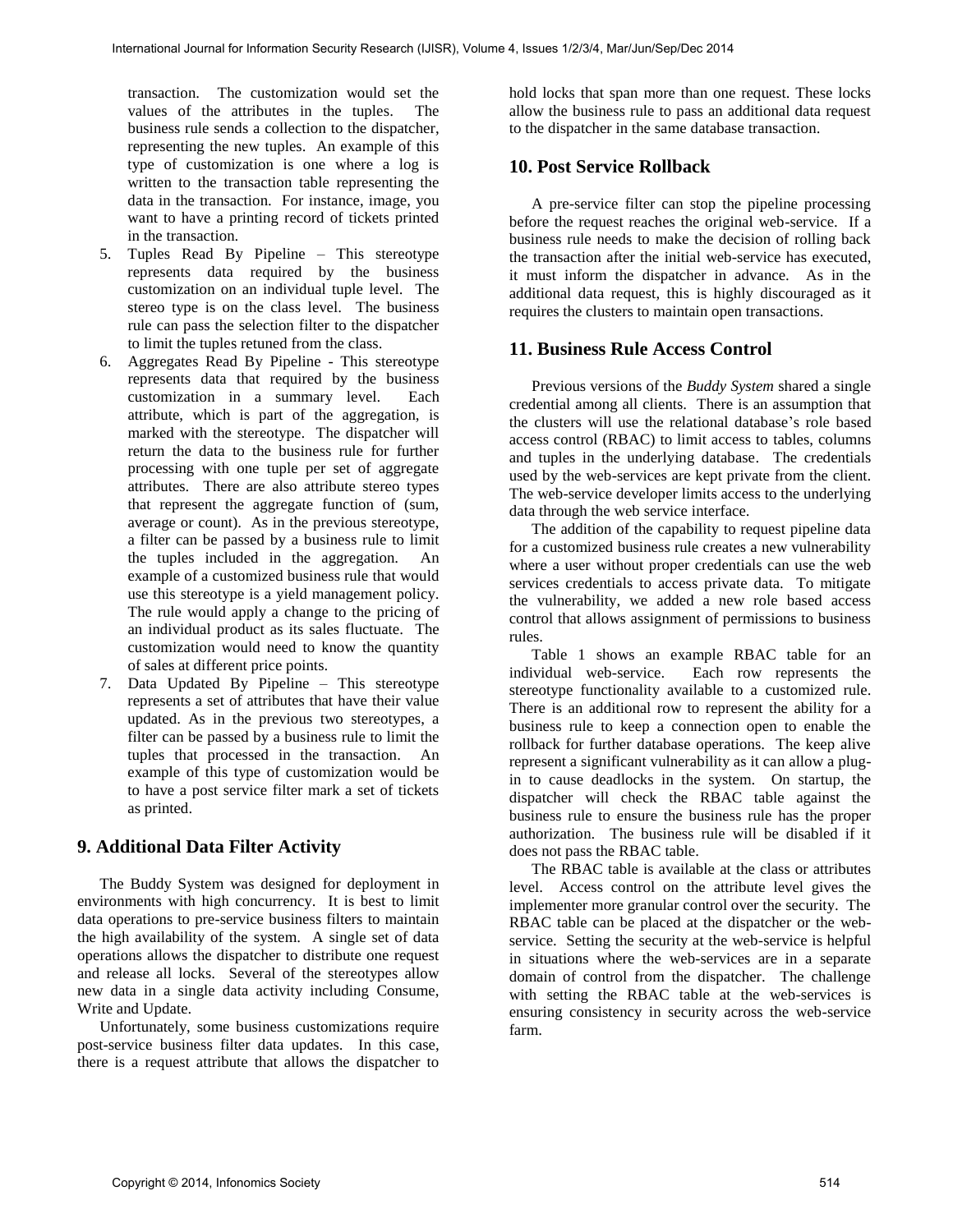<span id="page-5-0"></span>

| Privilege  | Class A | Class B | Class C |
|------------|---------|---------|---------|
| Consume    |         |         |         |
| Read       |         |         |         |
| Aggregate  |         |         |         |
| Write      |         |         |         |
| Update     |         |         |         |
| Keep Alive |         |         |         |

**Table 1. Example RBAC for Web Service**

## **12. Algorithm Correctness**

**Theorem** 1: The Dispatcher Service Request Architecture guarantees one-copy serializability for a transaction consisting of the union of the original webservice request and the set of business rules CRUD (Create, Read, Update, Delete) operations.

#### **Proof:**

**Claim 1:** H is the graph of the transactions produced by the *Buddy System*. H is one-copy serializable if the following three conditions hold:

- 1. Any conflicting transactions are sent to the same pair of clusters (WSC).
- 2. Each cluster guarantees serializable transaction history on its local database.
- 3. The new transaction is an atomic transaction.

#### **Proof of Claim 1:**

For a transaction to be one-copy serializable, there must not exist a cycle among the committed transactions in the serialization graph of H [9]. For a cycle to exist the following must be true:

 $\bullet$  An operation of  $T_i$  precedes a conflicting operation in  $T_{j}$ , and an operation of  $T_{j}$  precedes a conflicting operation in  $T_i$ .

We show that if the above three conditions hold, there cannot be a cycle in the serialization graph. Condition 1 ensures that the both transactions  $T_i$  and  $T_j$  are sent to the same cluster. Condition 2 ensures that the cluster will serialize the conflicting transactions  $T_i$  and  $T_j$ . Condition 3 ensures that the entire transaction  $T_i$  is in a single request to the dispatcher, allowing the local database to see the complete transaction at once. These three conditions ensure that the same pair of clusters receives any potential cycle. Local scheduling on the cluster ensures serializability. So if these conditions hold there is a guarantee of one-copy serializability.

To show that the *Buddy System* architecture with business rules guarantees one-copy serializability, assume, by contradiction that H is not one-copy serializable. Then, one of the three conditions must not be valid. The architecture guarantees conditions 2 and 3. The only remaining possible violation is condition one. Concurrent writes on the same data item, or antidependent reads (transaction reads where a conflicting transaction has opposite read/write operations) must not be sent to the same cluster. There are five potential scenarios for this to happen. The five scenarios are:

*Read Set/Write Set overlap* – The transaction T<sup>i</sup> , containing the read set, will be sent to any cluster containing the latest committed version of the elements in the transactions, effectively scheduling the transaction  $T_i$ before transaction  $T_j$  ( $T_i <_H T_j$ )

*Write Set/Read Set overlap* – The transaction  $T_j$ , containing the read set, will be sent to any cluster containing the latest committed version of the elements in the transactions, effectively scheduling the transaction  $T_i$ before transaction  $T_i$  ( $T_j <_H T_i$ )

*Write Set/Write Set overlap (write dependency)* – If the conflicting operation is on the same data element then both transactions  $(T_i, T_j)$  are sent to the same cluster. The database management system guarantees serializable execution at that cluster, and, therefore, one-copy serializability.

*Write Set/Write Set overlap* (anti-dependency) – A write set/write set overlap happens when transaction  $T_i$ reads an element written by transaction  $T_i$ . Simultaneouly transaction  $T_i$  writes an element read by transaction  $T_j$ . When the dispatcher sees this pattern it will send the requests to the same cluster or queue the request for processing after one of the two transactions complete. The database management system guarantees serializable execution at that cluster, and, therefore, one-copy serializability.

*Read Set/Read Set overlaps*  $-$  If both transactions  $(T_i,$ Tj) only contain read operations then each will be sent to a cluster that has the latest version of the data elements in the set. There is no conflict.  $\Box$ 

## **13. Empirical Results**

We modeled a performing arts center with blocks of current users ranging in value from one hundred to one thousand. Each user had identical credentials so that the server processing load would be the same for each user. We compare the model against three different architectures;

1. Client is calling a SOAP Web-Service in sequence [\(Figure 2\)](#page-1-1) using JavaEE on a Tomcat server and a single MySQL database. There are two issues with this architecture; the data used for the business hook is outside the transaction and therefore not guaranteed to be correct. Also, the additional latency for the extra round trip significantly reduces the availability of the service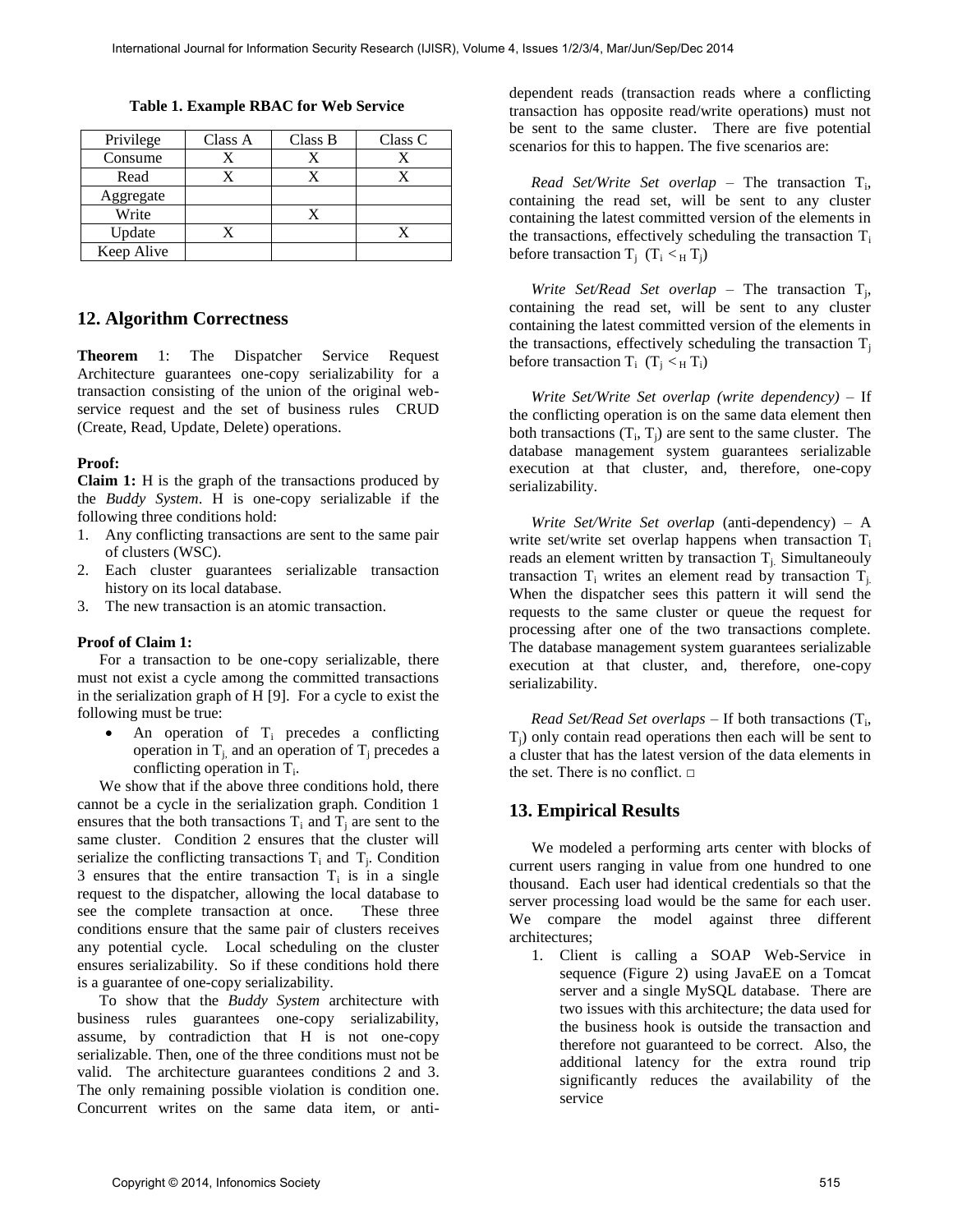- 2. Client is calling a SOAP Web-Service with business logic hook [\(Figure 4\)](#page-2-1) using JavaEE on a Tomcat server and a single MySQL database. A JavaEE filter is used to intercept the request. The filter sends a second database call to retrieve the data needed to make a decision on which delivery methods to suppress in the results. The issue with this architecture is that the data used for the business hook is outside the transaction and therefore not guaranteed to be correct.
- 3. Client is calling a SOAP Web-Service with business logic hook [\(Figure 4\)](#page-2-1) using the Buddy System Architecture with four clusters. This architecture guarantees the correctness of the data and removes the latency of the second round trip to the server.

With the Buddy System, higher availability was achieved by reducing the number of round trips from client to server and by distributing the inserts to all four clusters while guaranteeing the consistency. [Figure 5](#page-6-0) shows the empirical results.



**Concurrent Transactions** 

**Figure 5. Empirical Results**

## <span id="page-6-0"></span>**14. Related Work**

Developers have implemented business rules in software systems since the first software package was developed. Most research has been around developing expert systems to process large business rule trees efficiently. Charles Forgy developed the Rete Algorithm which has become the standard algorithm used in business rule engines [10]. Forgy has published several variations on the Rete algorithm over the past few decades.

Business rule engines have sprung up to allow the separation of business rules from the core application code. These system are designed to allow the end users to change the business rules freely without changing the original application code. In 2007, International Data Corporation implemented a survey where they asked 'How often do you want to customize the business rules in your software?' Ninety percent of the respondents reported that they changed their business rules annually or more frequently. Thirty-four percent of the respondents

reported that they changed their business rules monthly [11].

Researchers have studied replication for decades. There are two main types of replication in RDMS: strict and lazy replication. Strict replication includes all nodes in a transaction synchronously and lazy does so asynchronously. Recent research can be grouped into three goals. First, to increase the availability with strict replication. Second, to increase consistency with lazy replication. Finally, to use a hybrid approach to increasing availability. Our previous work, the *Buddy System*, increases availability while providing consistency and durability.

 *Increasing Availability with Strict Replication:*  Several methods have been developed to ensure mutual consistency in replicated databases. The aim of these methods is to provide one-copy serializability (1SR) eventually. Transactions on traditional replicated databases can read any copy and write (update) all copies of data items. Based on the time of the update propagation, two main approaches have been proposed. Approaches that update all replicas before the transaction can commit are called strict or eager update propagation protocols; approaches that allow the propagation of the update asychronouly, after the transaction are called lazy update propagation. While eager update propagation guarantees mutual consistency among the replicas, this approach is not scalable. Lazy update propagation is efficient, but it may result in violation of mutual consistency. During the last decade, several methods have been proposed to ensure mutual consistency in the presence of lazy update propagation (see [9] for an overview.) More recently, Snapshot Isolation (SI) [12, 13] has been proposed to provide concurrency control in replicated databases. The aim of this approach is to provide global one-copy serializability using SI at each replica. The advantage is that SI provides scalability and is supported by most database management systems.

 Increasing Consistency in Lazy Replication: Breitbart and Korth and Daudjee et al. propose frameworks for master-slave, lazy-replication updates that provide consistency guarantees [14] [15]. The approaches require all writes to be performed on the master replica. Updates are propagated to the other sites after the commit of updating transaction. Their framework provides a distributed serializable schedule where there is no guarantee of the ordering of updates.

The approach proposed by Daudjee et al. provides multi-version serializability where different versions of data are available for read requests during the period that replication has not completed.

 Hybrid Approach: Jajodia and Mutchler and Long et al. both define forms of hybrid replication that reduce the requirement that all replicas participate in eager update propagation [16] [17]. The proposed methods aim to increase the availability in the presence of network isolations or hardware failures. Both approaches have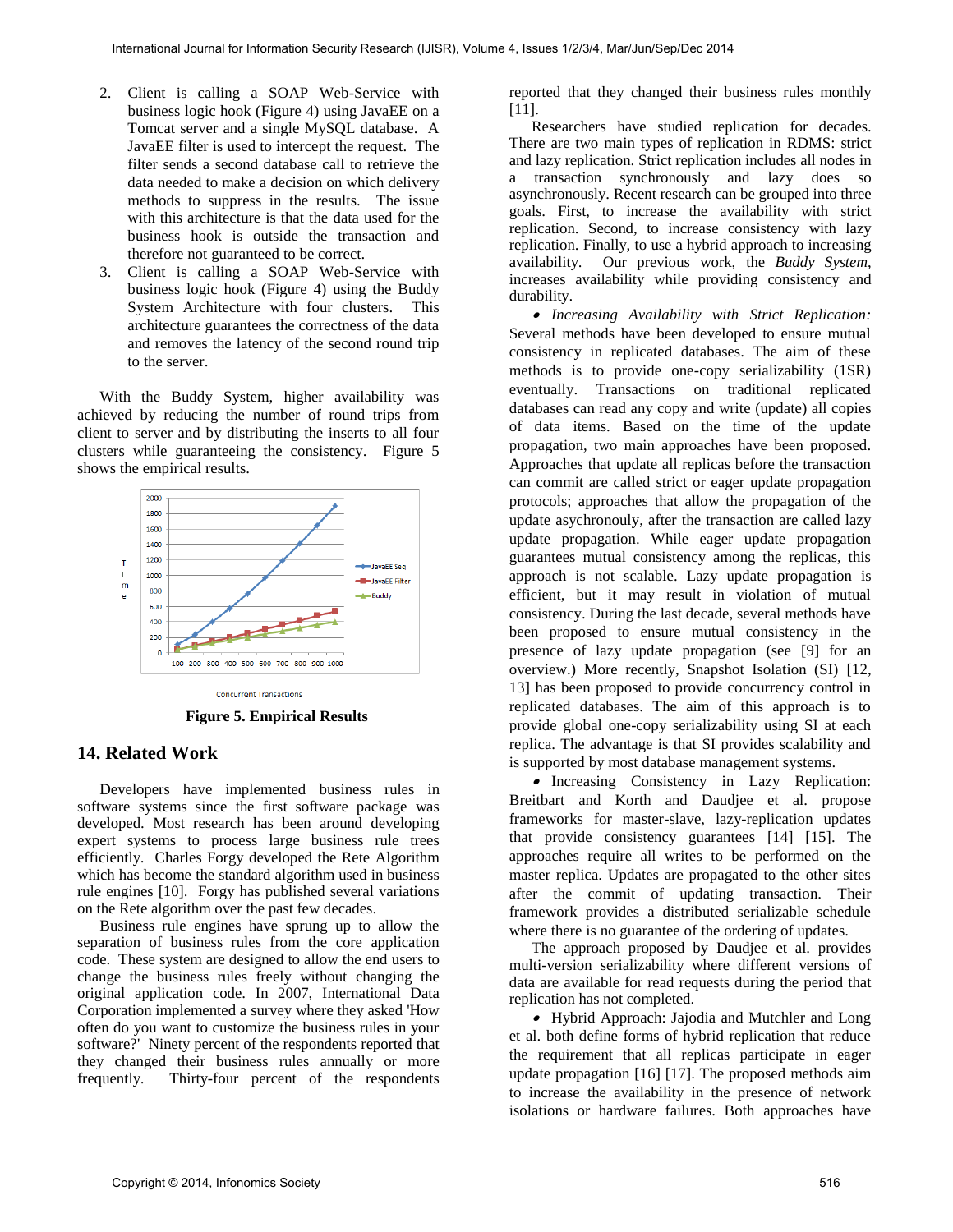limited scalability because they require a majority of replicas to participate in eager update propagation. Most recently, Irun-Briz, et al. [18] proposed a hybrid replication protocol that can be configured to behave as eager or lazy update propagation protocol. The authors provide empirical data and show that their protocol provides scalability and reduces communication cost over other hybrid update protocols. In addition to academic research, several database management systems have been developed that support some form of replicated data management. For example, Lakshman and Malik describe a hybrid system, called Cassandra, which was built by Facebook to handle their inbox search [19]. Cassandra allows a configuration parameter that controls the number of nodes that are part of the synchronous update. The Cassandra system allows configuration of the nodes chosen for synchronous inclusion cross data center boundaries to increase durability and availability.

 Buddy System: In our previous work, we provide an architecture and algorithms that address three problems experienced in high volumne web service transactions [3, 4, 8]. First, the risk of losing committed transactional data in case of a site failure. Second, contention caused by a high volume of concurrent transactions consuming limited items. Finially, contention caused by a high volume of read requests. We called this system the Buddy System because it used pairs of clusters to update all transactions synchronously. The pairs of buddies can change for each request allowing increased availability by fully utilizing all server resources available. Consistency is increased over lazyreplication because all transactional elements are updated in the same cluster allowing for transaction time referential integrity and atomicity.

To support the above components, an intelligent dispatcher is placed in front of all clusters. The dispatcher operated at the OSI Network level 7. This allowed the dispatcher to use application specific data for transaction distribution and buddy selection. The dispatcher receives the requests from clients and distributes them to the WS clusters. Each WS cluster contains a load balancer, a single database, and replicated services. The load balancer receives the service requests from the dispatcher and distributes them among the service replicas. Within a WS cluster, each service shares the same database. Database updates among the clusters are propagated using lazy-replication propagation.

After receiving a transaction, the dispatcher picks the two clusters to form the buddy pair. The selection is based on versioning history. If a version is in progress and the request is modifying the data, then the dispatcher chooses the set containing the same pair currently executing the other modify transactions. Otherwise, the set contains any pair with the last completed version. The primary buddy receives the transaction along with its buddy's IP address. The primary buddy becomes the

coordinator in a simplified commit protocol between the two buddies. Both buddies perform the transaction and commit or abort together.

The dispatcher maintains metadata about the freshness of data items in the different clusters. The dispatcher increments a version counter for each data item after it has been modified. Any two service providers (clusters) with the latest version of the requested data items can be selected as a buddy. Note, that the database maintained by the two clusters must agree on the requested data item versions but may be different for the other data items.

## **15. Conclusion**

In this paper, we propose an extension to the buddy system to provide a pipe and filter architecture for web service transactions that guarantees correctness of data while increasing availability of other architectures. Our solution is based on extending UML with stereotypes to embed CRUD and data element semantics into the model for business logic hooks. The dispatcher can then extract the semantics from the model and distribute the requests to clusters including the additional data elements required to processes the customized business logic in the hook. The dispatcher is then able to distribute the requests to any cluster that is qualified to handle the original transactional data and the custom logic data. A limitation of our work is that we currently only support SOAP web services which limits the types of business logic hooks you can develop.

## **16. References**

[1] S. Gilbert and N. Lynch, "Brewer's conjecture and the feasibility of consistent, available, partition-tolerant web services," SIGACT News, vol. 33, pp. 51-59, 2002.

[2] D. Abadi, "Consistency tradeoffs in modern distributed database system design: Cap is only part of the story," Computer, vol. 45, pp. 37-42, 2012.

[3] A. Olmsted and C. Farkas, "High Volume Web Service Resource Consumption," in Internet Technology and Secured Transactions, 2012. ICITST 2012, London, UK, 2012.

[4] A. Olmsted and C. Farkas, "The cost of increased transactional correctness and durability in distributed databases," in 13th International Conference on Information Reuse and, Los Vegas, NV, 2012.

[5] M. Aron, D. Sanders, P. Druschel and W. Zwaenepoel, "Scalable content-aware request distribution in cluster-based networks servers," in Proceedings of the annual conference on USENIX Annual Technical Conference, ser. ATEC '00, Berkeley, CA, USA, 2000.

[6] Oracle Corporation, "JSR-000315 Java Servlet 3.0 Final Release," [Online]. Available: